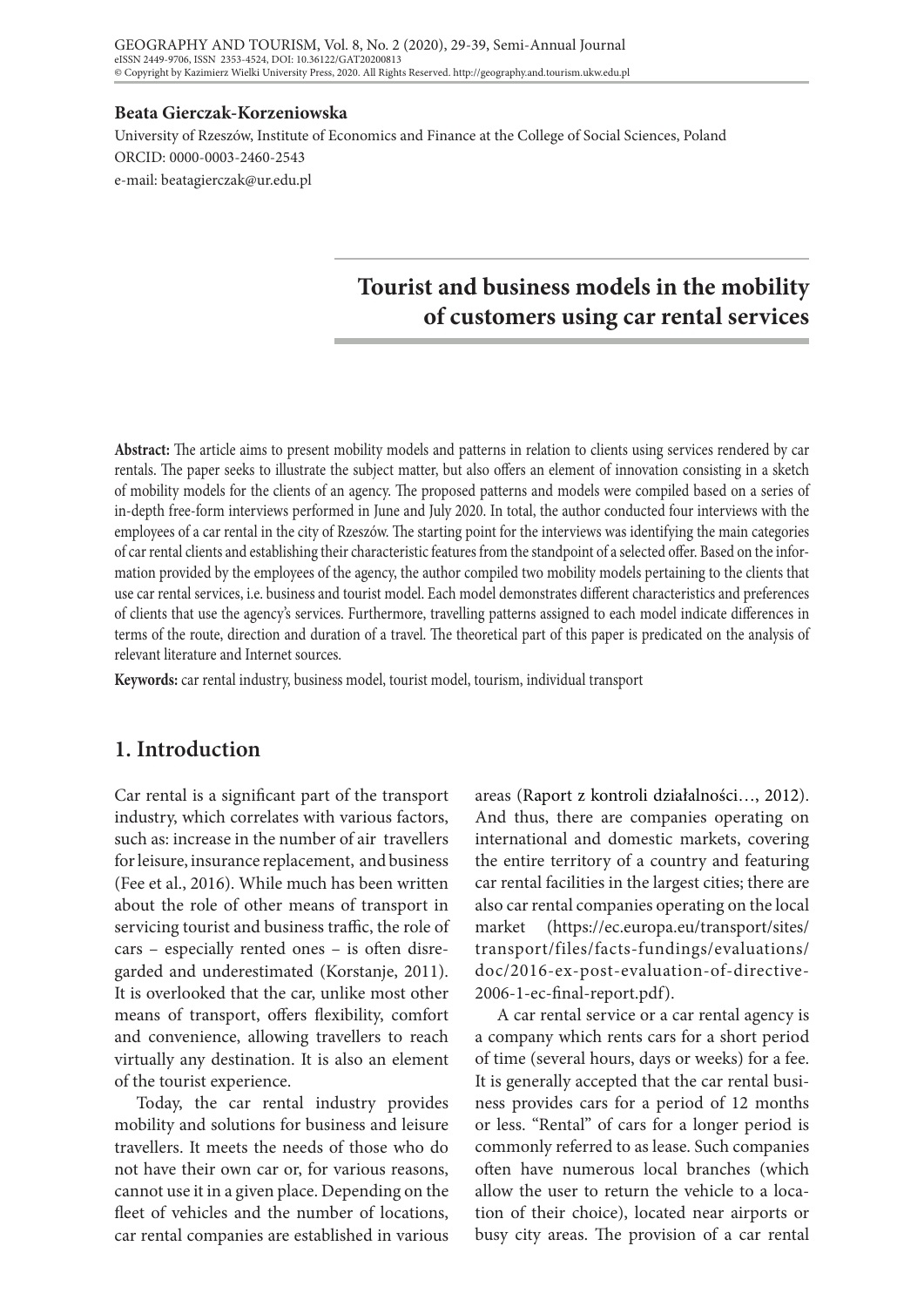service to a natural person is carried out on the basis of a civil contract<sup>1</sup> concluded between the company and the consumer. The requirements imposed by car rental agencies include, among others, the need to possess a valid driving licence, which is not respected everywhere in the world to the same extent as in the home country. There is also a financial aspect which is important with regard to the number of people travelling by car and the nature of the tourist destination.

The World Travel and Tourism Council announced that in 2018 the global tourist industry grew by 3.9% and created over 319 million jobs worldwide. This tremendous growth in the industry translated into an increase in the number of car rental companies. The car rental industry is projected to grow by 7.9 percent between 2019 and 2024 (http://blogs.cornell.edu/armapp/2013/03/27/ rental-car-industry/). This is due to the fact that tourists nowadays prefer to rent cars to visit new places, as it gives them the flexibility to plan their own route without the need to worry about the public transport system. Car rental services allow customers to travel to a destination of their choice without any time constraints. Moreover, growing income and wealth of the society consolidated the tendency for more frequent and shorter trips. Therefore, one may note a growing popularity of car rental services at airports, where tourists rent a car immediately after landing, use it and return it to a convenient location (http://blogs.cornell.edu/armapp/2013/03/27/ rental-car-industry/). Unfortunately, tourist mobility in the context of rented vehicles is rarely brought up in research (Martín et al., 2019), thus, the available literature on the

activity of rental companies is limited, and there is little to no information on how this market works (Korstanje, 2011). First of all, there is a lack of data on the number of trips that are purely tourist by nature. Difficulties in identifying specific journeys and broadly understood seasonality in the tourism industry deepen the existing gap in this respect. Moreover, there is a noticeable lack of information pertaining to the circumstances of the choice and frequency of using car rental offers for tourist purposes.

Additionally, car rental companies continue to rely on the traditional ethos of customer service and employee loyalty to increase the business value of the company, ignoring the customer-centric technological transformation commonly applied in other industries. This is particularly important, especially in today's world of hyper-competition and ever-shrinking product lifecycles, where innovation is an essential key to the growth and survival of a business. This is especially true for the tourism and transport industry, which is considered slow on innovation (Sinha et al., 2015).

The main purpose of the publication is to present the mobility patterns of customers using the services of a car rental agency under the two proposed models: tourist and business. It is assumed that the characteristics of models and mobility patterns take into account the requirements and preferences of car rental customers, as well as the actions and decisions of the agency to satisfy them. The interpretation adopted in the publication is also intended to broaden the scope of knowledge about the mutual connections between tourism and business, and the car rental industry.

# **2. Methods**

The study is predicated on a series of in-depth free-form interviews conducted in June and July 2020. The above-mentioned interview form offers flexibility in terms of the structure of ques-

tions and their ordering. Moreover, during the interview one can include additional questions to further explore selected topics, which proved useful due to the preliminary (pilot) nature of

<sup>1</sup> Agreements used by such companies constitute either rental or lease contracts. By signing such a contract, in most cases, the consumer accepts the terms and regulations imposed by the car rental company (https:// ec.europa.eu/transport/sites/transport/files/facts-fundings/evaluations/doc/2016-ex-post-evaluation-of-directive-2006-1-ec-final-report.pdf).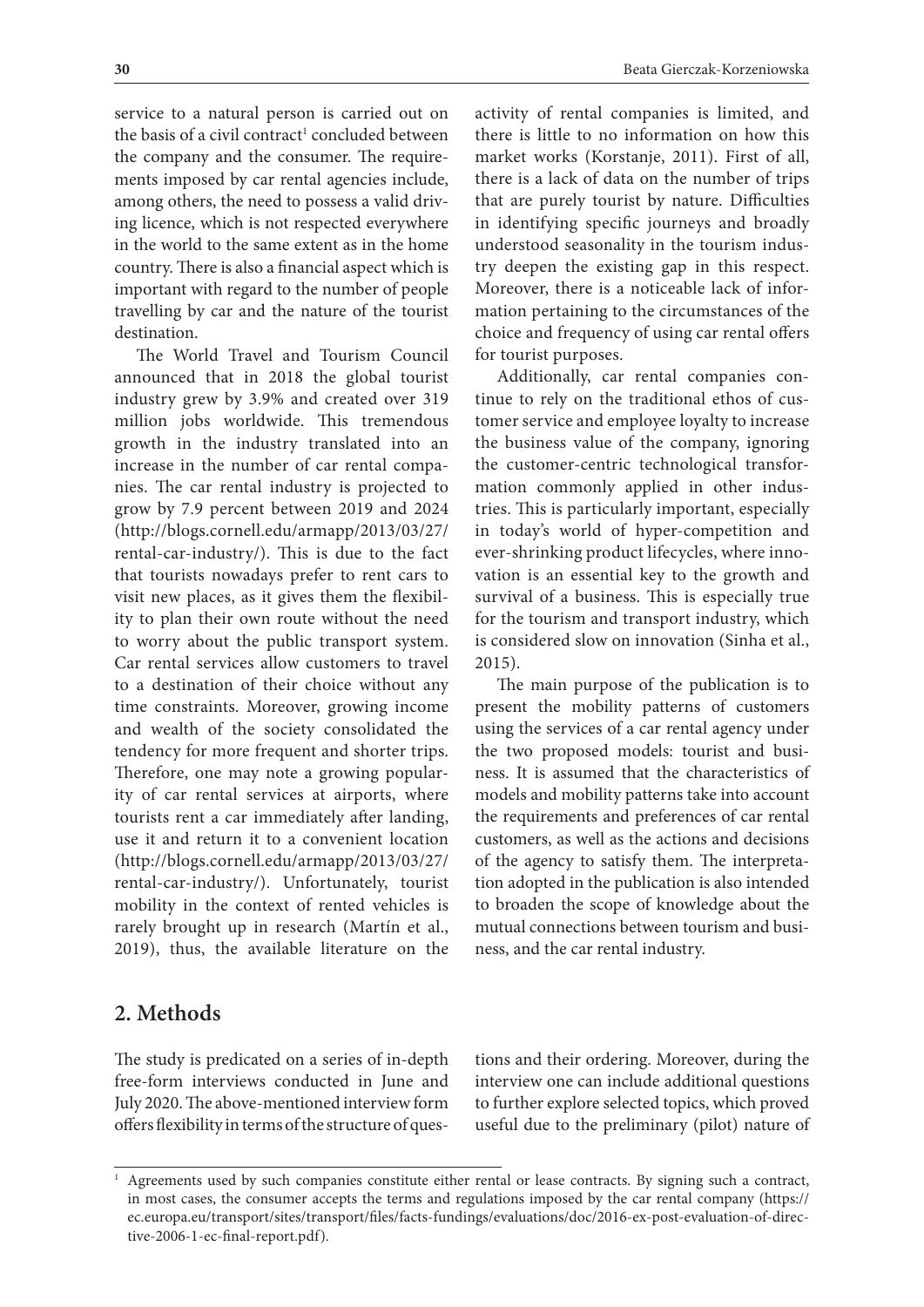the study. The author conducted a total of four interviews with the employees of selected car rental agencies in Rzeszów. The point of departure for each interview was identification of the main categories of the company's clients and establishing their characteristics through the prism of a selected offer.

The information obtained from the agency's employees allowed for the formulation of two mobility models with regard to the clients using car rental services, namely business and tourist model. Each of the models demonstrates different characteristics and preferences of car rental clients (Table 1). Furthermore, individual travel patterns related to each model indicate discrepancies in terms of the route, its direction and duration.

| Criteria                | Tourism model                                                                                                                                                                                                                                     | Business model                                                                                                                                                                                                                                                                                                                                                                                                                                                                                                                                                                                                                    |
|-------------------------|---------------------------------------------------------------------------------------------------------------------------------------------------------------------------------------------------------------------------------------------------|-----------------------------------------------------------------------------------------------------------------------------------------------------------------------------------------------------------------------------------------------------------------------------------------------------------------------------------------------------------------------------------------------------------------------------------------------------------------------------------------------------------------------------------------------------------------------------------------------------------------------------------|
| Types of rentals (cars) | • Family cars;<br>• Small compact cars;<br>• Larger vehicles equipped with<br>additional carriers for camping<br>or skiing equipment.                                                                                                             | • Luxury cars;<br>• Cars with GPS;<br>$\bullet$ Vans.                                                                                                                                                                                                                                                                                                                                                                                                                                                                                                                                                                             |
| Service                 | • Taking into account the comfort<br>of traveling children;<br>• Introduction of a gamification<br>element to the car rental service;<br>• Baby car seats;<br>• Car booking via a mobile device;<br>• Multiple pick-up and drop-off<br>locations. | · Fast service, changing the traditional rental process<br>of manually entering lessee's data to a more automat-<br>ed format. The rental agents use a scanner that takes<br>the information directly from the magnetic strip on<br>the driver's license to complete the electronic rental<br>agreement. The customer uses the electronic signa-<br>ture to send the contract by e-mail;<br>· Value-added services including roadside assistance,<br>GPS options, prepaid toll options, prepaid fuel, elec-<br>tronics chargers, wireless in-car features;<br>· Cars with access to the network, the Internet of<br>Things (IoT). |
| Ease of use             | • Availability of a location search<br>engine on the agency's home<br>page with a map, so that custom-<br>ers know exactly where to pick<br>up their rental car.                                                                                  | • Applications thanks to which business clients have<br>greater access to information on agency websites;<br>• Ease of navigation on the agency's websites;<br>• Multilingual website format.                                                                                                                                                                                                                                                                                                                                                                                                                                     |
| Price                   | • The price is important;<br>• What is included in the price,<br>possible discounts for children;<br>· Discounts for students, prepay-<br>ments.                                                                                                  | • The price is less relevant;<br>• What is included in the price (car type, rental length,<br>day of the week, location, prepayments, membership,<br>insurance discounts).                                                                                                                                                                                                                                                                                                                                                                                                                                                        |
| Location/ Availability  | $\bullet$ Hotels;<br>• Tourist attractions, communica-<br>tion points,<br>• Islands.                                                                                                                                                              | • Airports and railway stations;<br>$\bullet$ Hotels;<br>• Business centres.                                                                                                                                                                                                                                                                                                                                                                                                                                                                                                                                                      |
| Loyalty programs        | • Loyalty points;<br>· Bundling the service with other<br>travel services.                                                                                                                                                                        | • Cooperation with hotels.                                                                                                                                                                                                                                                                                                                                                                                                                                                                                                                                                                                                        |
| Time                    | • Longer car rental time;<br>· Holiday, weekends.                                                                                                                                                                                                 | • Short trips during the week.                                                                                                                                                                                                                                                                                                                                                                                                                                                                                                                                                                                                    |

**Table 1**. Criteria differentiating the business and tourist model of car rental customers.

Source: own compilation based on the interviews and literature studies

The publication is illustrative with an element of innovation in the form of a sketch of mobility models for car rental customers. The travel patterns within each model are presented

graphically. The theoretical part relating to the history of the development of the car rental industry is based on the analysis of relevant literature and Internet sources.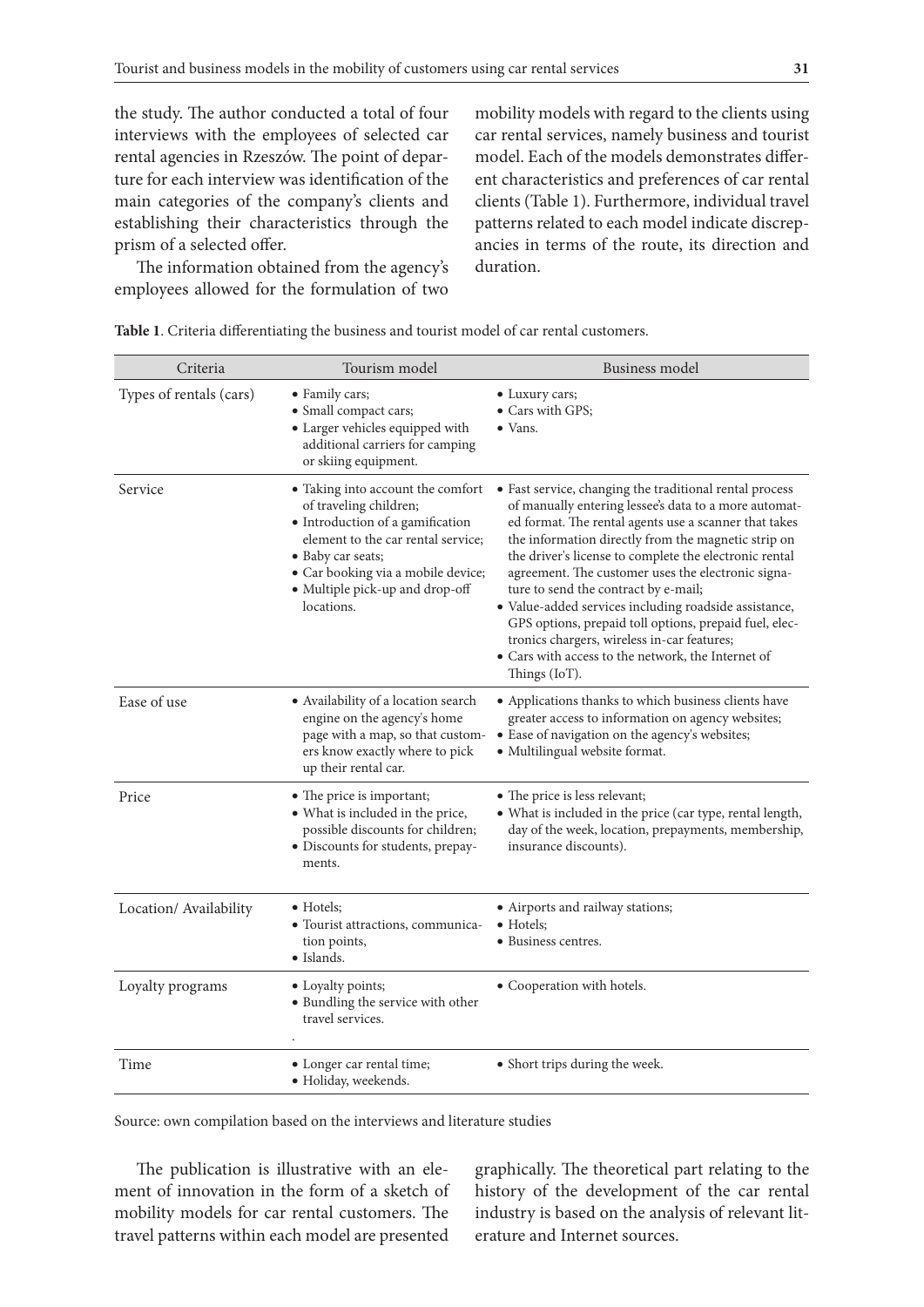## **3. Results and discussion**

#### **3.1. History of the car rental industry development**

The history of car rental goes back to the beginning of the  $20<sup>th</sup>$  century, although similar services had been rendered as early as in antiquity, with chariots being the subject of lease. Car rental activity began in 1918. At that time, it was a simple business where local operators provided standard cars for a fixed daily charge plus a charge per kilometre (Carroll and Grimes, 1995).

The first rented car was a Ford T, which marks the beginning of the car rental history in the world. The pioneer was an American called Joe Saunders from Nebraska, considered by many to be the forerunner of the industry. He was involved in selling real estate in the United States on a daily basis. His car broke down on one of his trips, so he rented a car from his employee at a price of 6 cents per mile. In 1916 Saunders bought a used Ford T, which he began renting for 10 cents per mile. Thanks to local wealthy entrepreneurs, the business quickly flourished (Busse and Swinkels, 2012). The very system for keeping track of the distance covered by the clients was also interesting. He used a device consisting of a stick with a scale placed in the fuel tank, because cars at that time were not equipped with a meter. The idea proved to be successful. Saunders' company is a prime example of a business that emerged from an effort to resolve a wide-spread problem. A decade later, Saunders provided services in 21 states with a fleet of several hundred vehicles (https://wypozyczalniaszczecin.pl/krotka-historia-wypozyczalni-samochodow-na-poczatku-byl-ford/).

The financial success did not go unnoticed, and competition quickly emerged on the market. Saunders' first competitor was Walter Jacobs' company, founded in Chicago in 1918, which he sold to John Hertz several years later. In the 1930s Hertz created the concept of rentit-here and leave-it-there (Carroll and Grimes, 1995). In 1932 he established the first car rental company at the airport. Today, Hertz is the largest car rental company in the world, distinguished by two important criteria related to customer perception. Firstly, clients who rent cars for tourist purposes are very price sensi-

tive. Secondly, when incentivised with loyalty programs, clients are inclined to use the services provided by a particular brand even if the car rental cost is higher (Fee et al., 2016). Moreover, one should note that as far as tourist travels are concerned, the character of a trip and its direction is of importance, and that prospective clients tend to choose car rentals offering conveniently located pick-up and drop-off points (Lohmann and Zahra, 2010).

Unfortunately, the Great Depression led to the collapse of Saunders' company and the period of World War II severely damaged the newly established industry. However, just after the end of the war, another opportunity to expand the car rental business appeared. Warren Avis came up with the idea of establishing rental offices near airports and railway stations. In 1946, W. Avis opened his first rental office at Detroit airport (Fee et al., 2016). Soldiers returning home eagerly used this form of travel. Over time, airline passengers grew accustomed to having the option of switching to their 'own' cars immediately upon the arrival. In the 1950s, car rental offices started to emerge in the vicinity of hotels and attractive tourist destinations. After 70 years of existence and expansion, now Avis has over 5 000 locations in 165 countries around the world (http://www. ekspert-flotowy.pl/artykuly/548/branza-renta-car-w-polsce-i-na-swiecie-coraz-wiecej-szybciej-i-taniej.html).

In the 1970s, due to an increase in the quality of provided vehicles and their availability, car rentals begun to offer temporary insurance policies to the lessees. In the 1990s, price and performance management systems started to be implemented, and computerized reservation systems were fully used, regulating the place of return and collection of the car and the length of the vehicle rental period (Carroll and Grimes, 1995). The increase in the popularity of the means of transport in question entailed an evolutionary change pertaining to product management in the car rental industry. Companies started to put greater emphasis on the quality of service, understanding that exerts an undeniable impact on general tourist experi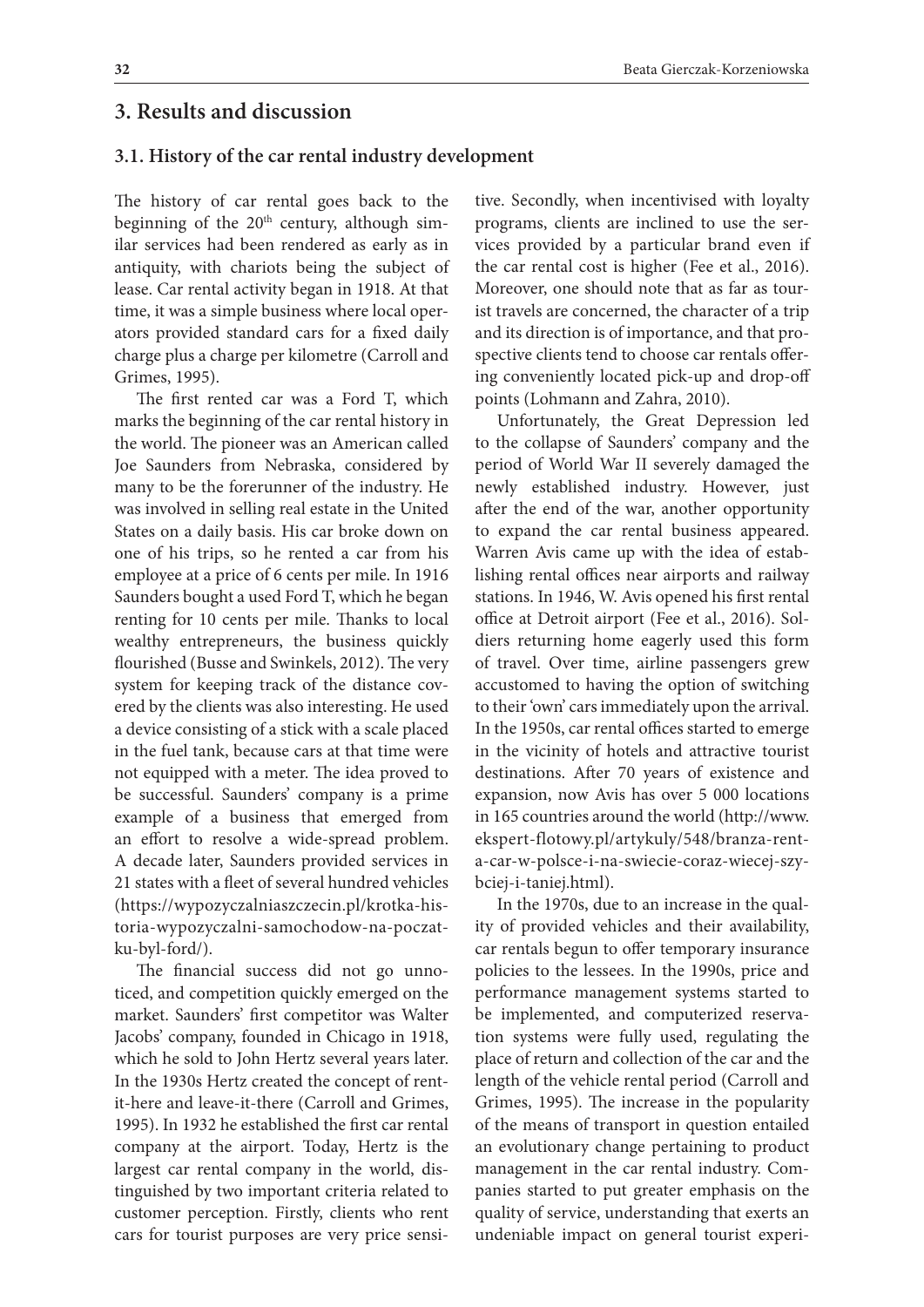ence and the economic sphere alike (Erdogan et al., 2010). The concept of quality was touched upon, among others, Ekiz et al. (2009), who developed the RENTQUAL scale, which consists of 18 elements and allows for the assessment of the quality of services rendered by car rentals.

The car rental industry in Europe developed parallelly and its beginnings can be traced back to 1912, when an entrepreneur named Martin Sixt founded Sixt Autofahrten und Selbstfahrer. At that time, he owned seven cars, including four Mercedes and three Luxus-Deutz-Landaulets. However, his business profile was slightly different. He specialized in car rental for oneday trips and special occasions. His customers were almost exclusively British aristocrats and wealthy Americans. Unfortunately, in 1914 the vehicles and drivers were subjected to the orders of the army and the property was confiscated. In 1919, Martin Sixt chose a new location at Seitz Strasse 11 in Munich. To this day, this is one of the most visited Sixt city locations. However, after the outbreak of World War II, the German army again confiscated all the cars. Only a seven-seater Mercedes 230 Landaulet, hidden in a barn, made it through the war. After the war, in 1946 Sixt relaunched his business. The saved Mercedes 230 Landaulet was still offered as an exclusive chauffeur-driven limousine, and in 1951 the car rental company Auto Sixt was founded (http://ir.sixt.de/websites/ sixt/English/1500/corporate-history.html).

Europcar is yet another significant company on the market, whose beginnings date back to 1949 in Paris. Europcar started cooperation with the Renault brand, which made it possible

to expand its activities to other European countries. In 1973, the first offices outside France were opened. Rental agencies very quickly established cooperation with railway lines and, in later years, with airlines, following the business model from the USA. The model proved to be very profitable and has been working very well to this day. Currently, Europcar has over 213 000 cars available for rent in 143 countries worldwide.

It is worth adding that 'rent a car' slogan covers not only popular passenger cars, but also luxury and sports cars, delivery vans and buses. Cars are rented by individual customers for holidays, by business customers for business trips, but also for exceptional, special occasions. According to the Economist Intelligence Unit (2000), the car rental industry is polarized between major international companies providing services to both business and leisure customers, and small local companies serving mainly the entertainment market (Fink and Reiners, 2006). The most common segments in the group of all car rental customers are:

- − business travellers who rent cars based on contracts negotiated between their employers and individual car rental companies;
- − people traveling for private or business purposes with no affiliation with any organization;
- − private travellers who book and receive discounts through tourism, professional or other organizations.

This division led to the emergence of two models of customer mobility, namely tourist and business model.

#### **3.2. Car rental companies and the tourist model**

In tourism, car rental companies gain popularity and attractiveness every year. The main reason for choosing this form of travel and, at the same time, the unquestionable advantage of rented cars is the autonomy they provide, granting access to various geographical locations, including islands and fairly remote regions.

The research conducted by Hammond (1993), which analysed the decisions on the choice of a rental car, emphasized the importance of convenience, independence, flexibility and purely pragmatic issues, such as the need

to transport equipment and travelling with children. Other important aspects include speed – i.e. ability to arrive at a destination on time – and costs, fixed distance, problems with public transport or a complete lack of alternative means to access a selected place or attraction (Böhler et al., 2006; Dickinson and Robbins, 2008). On the other hand, the work of Dickinson and Dickinson (2006) draws attention to the importance of the behavioural aspect underlying the choice of transport, and the cost of public transport in relation to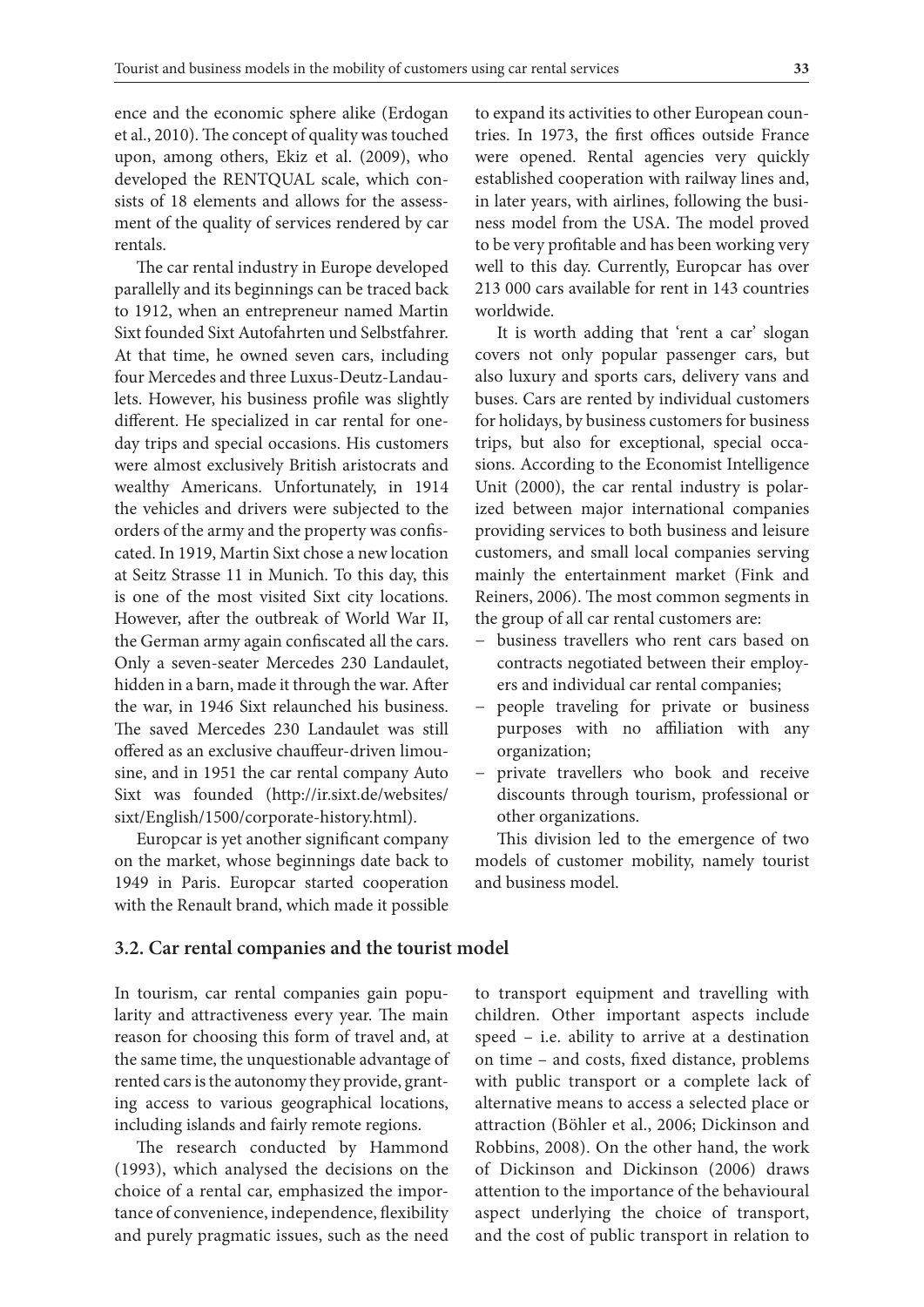the cost of travel by car. Finally, the choice of this mode of transport is influenced by one's attachment to a car. Simply put, a considerable number of people find the convenience of a car so important that other means of transport are not given any consideration (Nilsson and Küller, 2000).

Another interesting practice employed increasingly often in recent years is gamification, which aims at building loyalty in clients and encouraging them to use services rendered by a given company (Sinha et al., 2015). Using an application, car lessees check in at different places frequented by other users and have access to data, such as the time of arrival. Thanks to the ranking panel, rental owners can compare the results of users, rewarding the winners with medals. Gamification makes sense especially to millennials who like challenges, want to be involved and experience emotions.

In addition to tourists' motivations guiding the choice to rent a car, there are several other important issues that affect the policy and

activity of car rental agencies. First of all, car rental companies more and more often cooperate with hotel chains, establishing car pick-up points at their premises. Customers using the services of both companies are eligible for discounts and may participate in relevant loyalty programs (Sinha et al., 2015). Tourist trips are usually longer and seasonal in nature, as they focus on holiday periods. There are also shorter excursions, weekend trips and those related to the holiday season. Thirdly, travellers are attracted to specific regions, places and points of interest for tourists, which necessitates a logistically sound location of pick-up and drop-off points. Moreover, as far as this model is concerned, the customers choosing car rental companies include families with children, groups of friends and the elderly. They are also the ones to choose the direction of travel and pay for the journey. Taking the above data into account, three types of travel were distinguished within the tourist model based on the car rental service.



**Figure 1**. The pattern of spatial mobility of a tourist using a car rental service (CRS) during a multi-day trip (Source: own study)

This model (Fig. 1) is employed on islands or in regions with a dispersed system of attractions/ tourist sites. Tourists usually rent a car upon arrival at the airport for a spell of several days

and return the vehicle to the same place after the tour. This model seems to prevail in places where there is either a complete lack of other types and means of transport, or the existing transport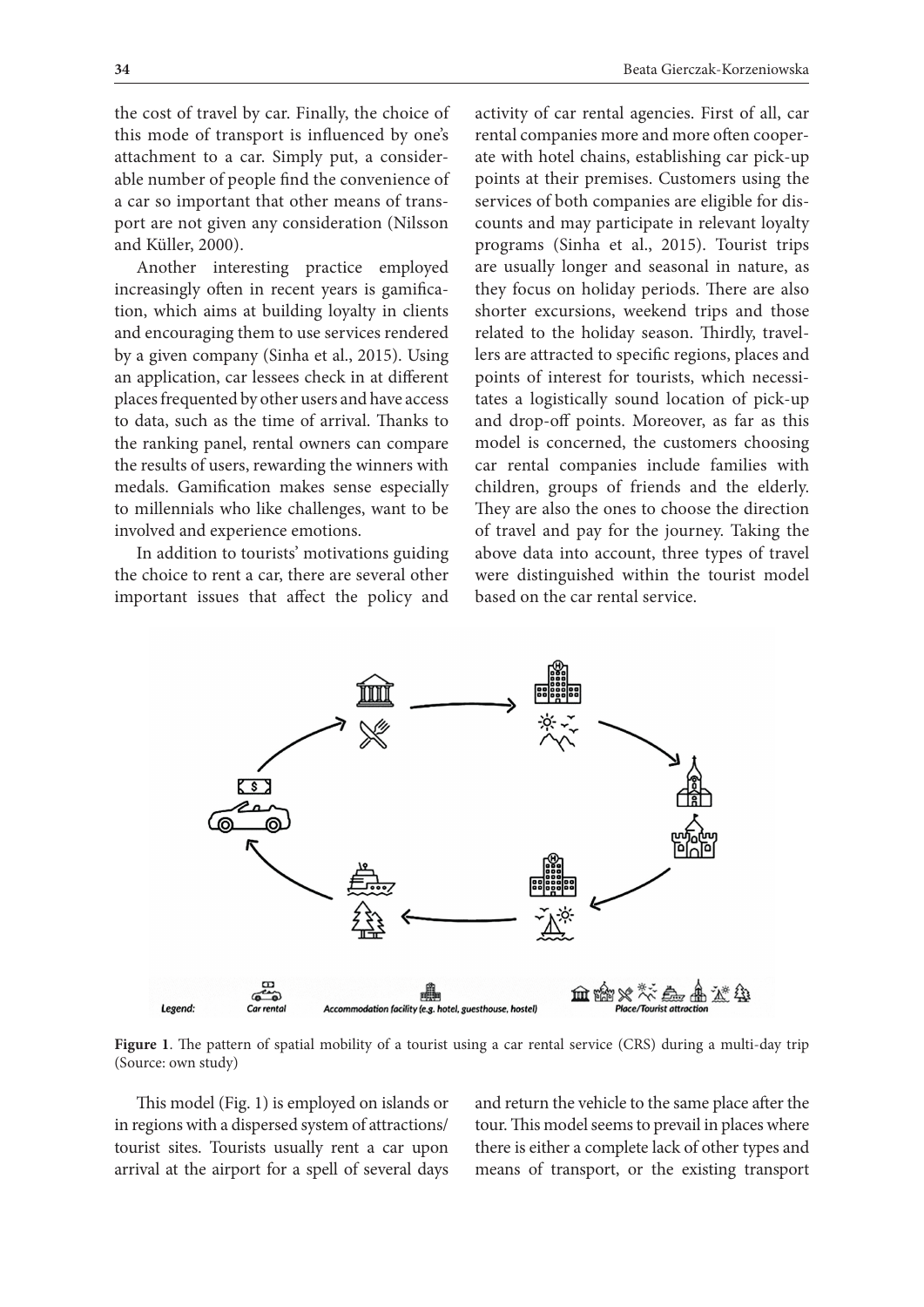infrastructure is poorly developed, thus rendering some places inaccessible without a car. This

travel pattern is popular among married couples, singles and active tourists.



**Figure 2**. The pattern of spatial mobility of a tourist using a car rental service (CRS): the main route with secondary attractions and a CRS point at the end of the travel (Source: own study)

The second model (Fig. 2) involves one main route from point A to point B. During the journey there are breaks for sightseeing or overnight stays, and the car is returned to the rental company at the final destination. This is popular among tourists who set out on a longer journey, in which case car rental is merely one of many stages of the tourist experience.



**Figure 3.** The pattern of spatial mobility of a tourist using a car rental service (CRS): one destination with optional trips (Source: own study)

The last pattern (Fig. 3) is often adopted by families with children, the elderly and tourists visiting islands. In this case, car lessees typically spend the entirety of their stay at a single

housing facility, which becomes a starting point for subsequent sightseeing tours. The car is collected and returned at the same location, usually at the airport.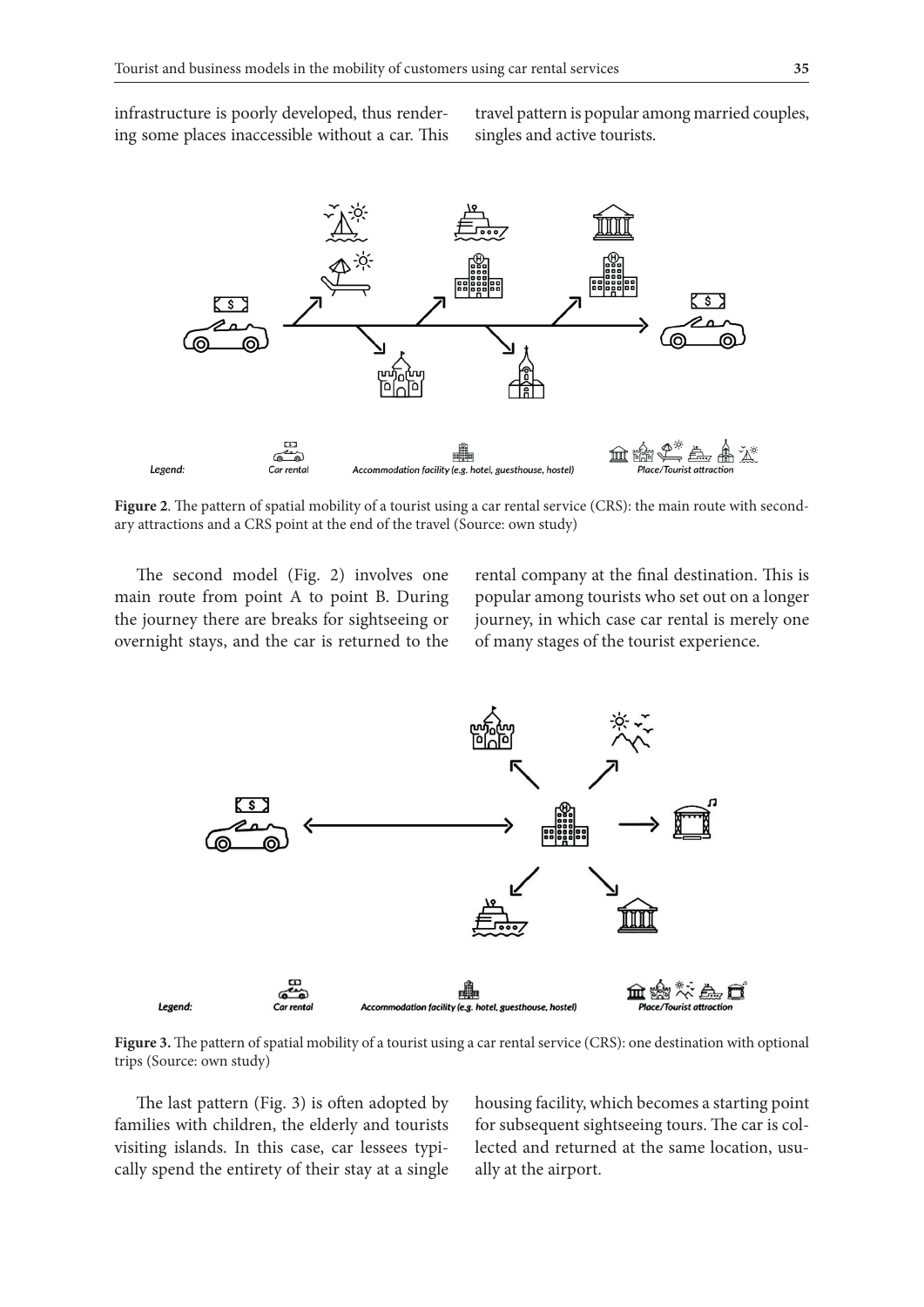The models of tourist mobility described above do not exhaust all possible travel alternatives that may include car rental. They are primarily the characteristics of the most common examples occurring in a specific geographical space.

### **3.3. Car rental companies and the business model**

The first customers to rent cars were businesspeople. One may argue that they successfully popularized this way of travelling and, for a long time, shaped the nature of the industry. It was only later that the car rental services began to be used for tourist purposes.

The location of car rental offices is important for the business. The most popular are those found at airports, or near (business) hotels and business centres. Usually, the employer pays for the car rental service (Davidson and Cope, 2003) and the choice of the direction and route is determined by the agenda of business meetings. Business travellers rent cars for shorter periods, but they usually do it more frequently. Travels tend to take place outside of holiday seasons, typically on workdays. The business model puts greater emphasis on the ability to book a vehicle online (Waspodo et al., 2011), as well as favours quick and simple rental procedures, especially at the airport (car rental and return). Worldwide, the Internet is the preferred method of booking cars for rent. This is

mainly due to the convenience offered by the online systems in combination with transparent prices and 24-hour booking.

In order to meet the modern expectations of business customers, the car rental industry started cooperating with airlines. For example, many airlines incorporated an offer of affiliated car rentals on their websites, thus allowing the passengers to easily procure a plane ticket and book a car at the same time. Increasingly more often business travellers can earn loyalty points, even when using services of several different car rental companies. It is noteworthy that today's market is also witnessing a rapid growth in demand for the segment of luxury cars due to sustainable economic development and their increased corporate use in business travel. Therefore, each brand is carefully calibrated to target different consumers. In the business model, we can identify two main types of business trips. They differ in terms of the place of collection and return of the vehicle to the rental company.



**Figure 4**. The pattern of spatial mobility of a tourist using a car rental service (CRS) in the following relationship: CRS – place/business (Source: own study)

This model is the most popular among businesspeople and is limited to visiting selected places or doing business in a short time. These

are usually one- or two-day trips. Car rental and return takes place at the same location, usually near the airport or in its proximity.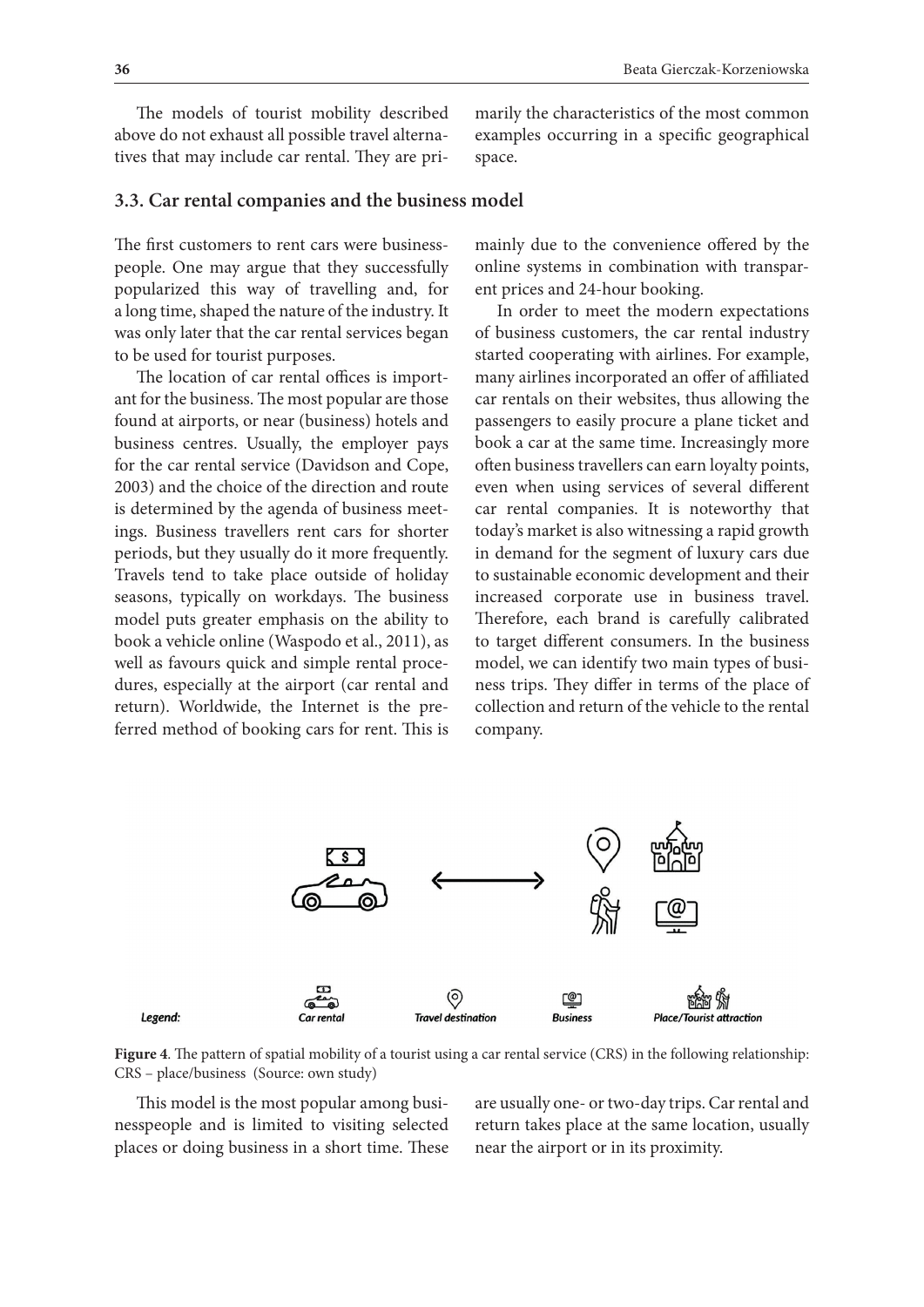

**Figure 5**. The pattern of spatial mobility of a tourist using a car rental service (CRS) in the following relationship: CRS – place/business – CRS (Source: own study)

The second model refers to driving a car from the rental company in one direction only. The car is rented in one place (usually the airport, railway station, hotel) and returned at a different location. This is a convenient option for people who need to move from point A to point B in the shortest possible time, and at the same time cannot use other means of transport.

### **4. Summary and conclusions**

Although car rental companies are part of the tourist services industry, very little is said about their interconnection. It appears that the role of car rental companies is greatly underestimated in servicing tourist traffic. After all, improved mobility of tourists around their places of destination, also in cooperation with car rental agencies, is of key importance to the economic development of these enterprises, as well as effective tourist policy (Lohmann and Pearce, 2010).

Car rental has been a dynamically growing industry generating billions of dollars in revenue in recent years. The primary drivers of the car rental industry are the increasing tourist traffic, global economic development, growth in business activities, and expanse of airline services (Fee et al., 2016). An increased interest in car rental services is influenced by their location, which takes into account the industry's ties to air and rail transport. It is well known that, for example, after arrival, passengers still have to reach their final destination from the airport. Renting a car is therefore an easy and convenient solution.

The growing strength of the industry is a result of marketing activities employed by car rentals paired with their flexibility and continuous efforts to meet the expectations of both business and tourist travellers. The customers often have needs that go far beyond renting a vehicle, for instance, booking a recommended hotel at an airport rental company. In order to live up to the requirements of customers, today's car rental companies take into account issues related to the seasonality and peak traffic volumes during the year. In practice, this means that they need to have more cars available during the high season than during the low season. There are also noticeable changes pertaining to passenger safety and service quality. Environmental considerations are manifested, among others, in the efforts of car rental companies to convince customers to use low-emission vehicles.

Car rental companies must therefore identify and listen to their customers and respond to their needs, and use the information obtained to improve services. Given the intense competition in the industry, a relatively high quality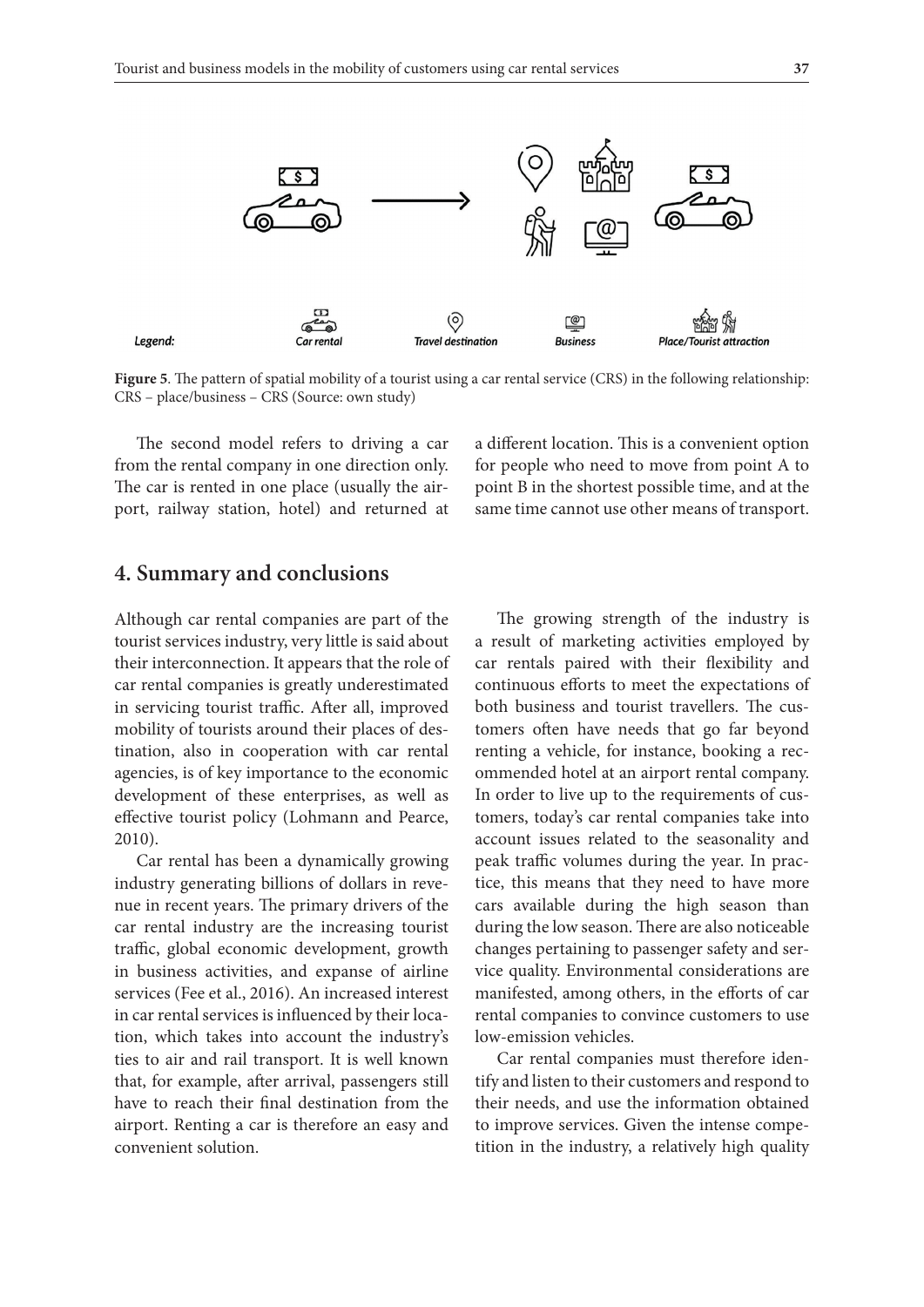of both customer service and the offer is taken for granted. Market leadership depends on how quickly a business can identify and respond to changing demand in an increasingly competitive environment.

Individual patterns assigned to each of the proposed models (business and tourist) show a wide range of differences (Table 1), including those related to the route, its direction and duration. Being aware of the existing discrepancies is very important for car rental owners in the context of the logistics planning process, fleet modernization and replacement, and the location of the company's offices. It is also nec-

essary in the case of specialization – more and more common in this industry – because it allows the company to focus all its strength on a selected group of customers, their needs, preferences in terms of car type, booking method, place of rental and return of the vehicle.

To take advantage of the latest innovations, rental companies must spend time and resources creating their vision, solution and a plan that will ensure its successful implementation. They should also work with appropriate partners – ones who understands the full range of emerging technologies and their implications for the car rental industry.

# **References**

- Böhler S., Grischkat S., Haustein S., Hunecke M., 2006. Encouraging environmentally sustainable holiday travel. Transportation Research Part A 40, 652-670.
- Busse M., Swinkels J., 2012. Enterprise Rent-A-Car. Kellogg School of Management 3, 1-15.
- Carroll W.J., Grimes R.C., 1995. Evolutionary change in product management: Experiences in the car rental industry. Interfaces 25(5), 84-104.
- Davidson R., Cope B., 2003. Business Travel: Conferences, Incentive Travel, Exhibitions, Corporate Hospitality and Corporate Travel. Pearson Education, Harlow.
- Dickinson J.E., Dickinson J., 2006. Local transport and social representations: Challenging the assumptions for sustainable tourism. Journal of Sustainable Tourism 14, 192-208.
- Dickinson J.E., Robbins D., 2008. Representations of tourism transport problems in a rural destination. Tourism Management 29(6), 1110-1121,
- Economist Intelligence Unit, 2000. The short-term vehicle rental market in Europe: new technology lifts prospects. Motor Business Europe 2, 99-111.
- Ekiz H. E., Bavik A., Arasli H., 2009. RENTQUAL: a new measurement scale for car rental services. Tourism: An International Interdisciplinary Journal 57(2),135-153.
- Erdogan H.E., Pradeep K.N. Hussain K., 2010. Measuring the service quality in car rental services: purifying rentqual instrument with asian tourists. Proceedings of 2010, 4th Tourism Outlook and 3rd ITSA Conference, Malaysia.
- Fee M.N., Senser M., Lunsford R., 2016. Differentiation in the United States Rental Car Industry. 2016 International Academic Business Conference Orlando & 2016 International Education Conference Orlando, January 3-7, Orlando, 755-1 – 755-10, https://sps.uiw.edu/\_docs/doctor-business-administration/differentiation-in-the-united-states-rental-car-industry.pdf (Date of access: 25.03.2019).
- Fink A., Reiners T., 2006. Modeling and solving the short-term car rental logistics problem. Transportation Research Part E 42, 272-292.
- Hammond S., 1993. The descriptive analyses of shared representations. [In:] Breakwell G.M., Canter D.V. (Eds.), Empirical approaches to social representations. Clarendon Press, Oxford, 205-222.
- Korstanje M.E., 2011. Rent-a-car-industry: a case study in Argentina. Tourismos: an international multidisciplinary journal of tourism 6(1), 271-280.
- Lohmann G., Pearce D.G., 2010. Conceptualizing and operationalizing nodal functions. Journal of Transport Geography 18(2), 266-275.
- Lohmann G., Zahra A., 2010. The influence of international tourists travel patterns on rental car fleet management in New Zealand. [In:] Prideaux B., Carson D., Drive Tourism – Trends and Emerging Markets. Routledge, Abingdon, 1-21.